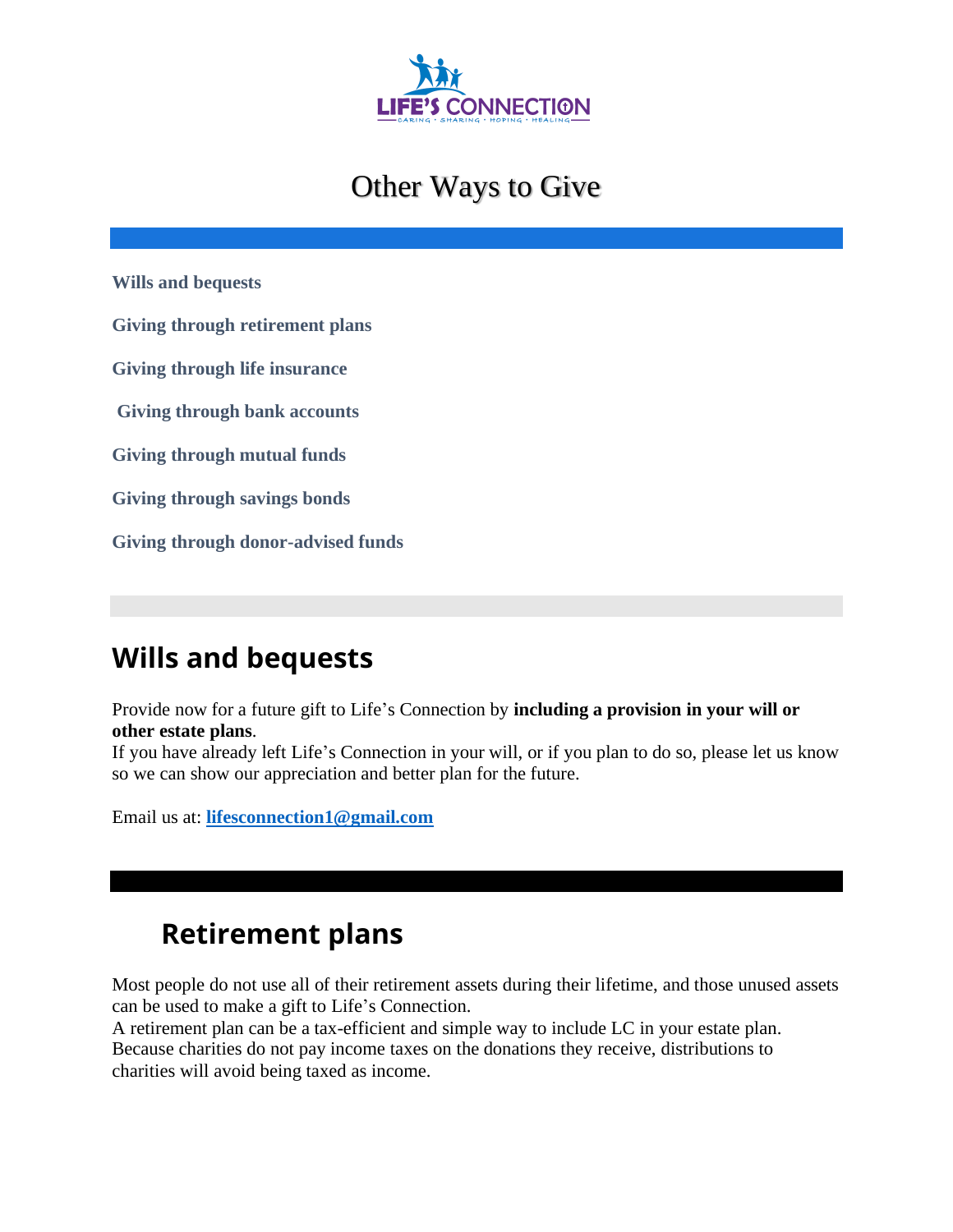# **Bank accounts**

Bank accounts are common investment tools that can help continue the lifesaving mission of Life's Connection

#### **How to give through your bank account:**

- Name Life's Connection Mukwonago Center Inc. as the "payable on death" beneficiary of a bank account.
- Close your bank account, and donate the funds to Life's Connections mission.

#### **Life insurance**

If you have a life insurance policy that you no longer need because of a change in your life circumstances, you can give a paid-up policy to LC, or even a policy on which you are still paying premiums.

# **Mutual funds**

If you have a mutual fund and are looking to donate the proceeds to Life's Connection, you may qualify to receive a charitable deduction. Please consult with a professional advisor to confirm.

# **How to give through a mutual fund:**

• Name Life's Connection as the "payable on death" beneficiary of a mutual fund. Close your mutual fund account, and donate the funds to Life's Connection.

### **Savings bonds**

There are several types of bonds that you can leave to St. Jude, both during and after your lifetime.

### **Bonds that can be donated during your lifetime:**

- Treasury bonds
- Government bonds

Some savings bonds are non-transferable, but you may leave these types of savings bond to St. Jude in your estate plans.